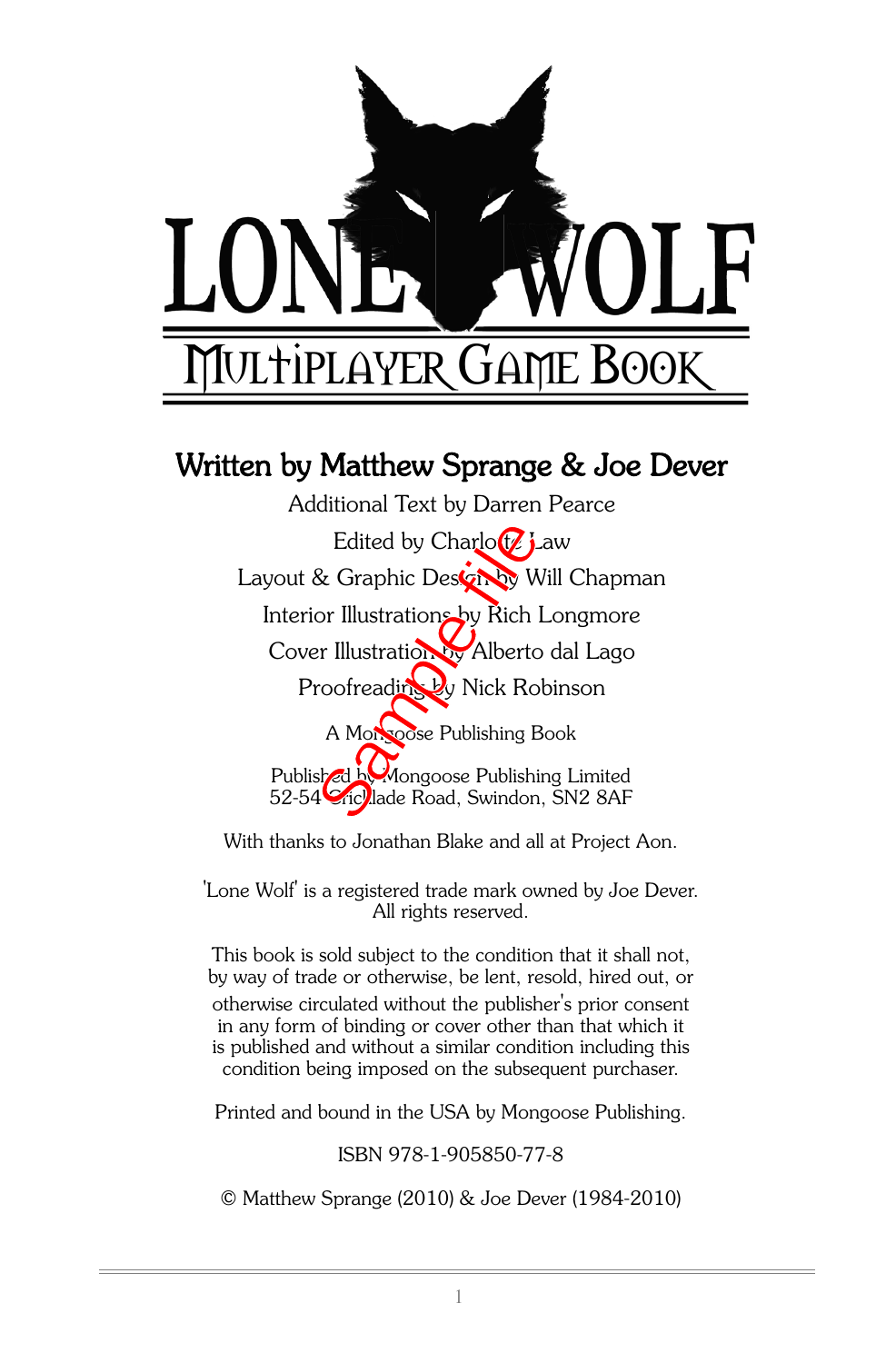# CONTENT8

| <b>Introduction</b>          | 3  |
|------------------------------|----|
| CREATING A CHARACTER         | 8  |
| <b>DEFEATING THE ENEMIES</b> | 16 |
| Kai Training                 | 22 |
| AOVENTURING                  | 24 |
| TACTICS AND STRATEGICS       | 31 |
| <b>BEING THE GAMEST STER</b> | 39 |
| MONSTERS AND ACVERSARIES     | 46 |
| THE HISTORY OF MAGNAMUNO     | 54 |
| THE LASTLANOS                | 61 |
| THE MERCHART'S TASK          | 70 |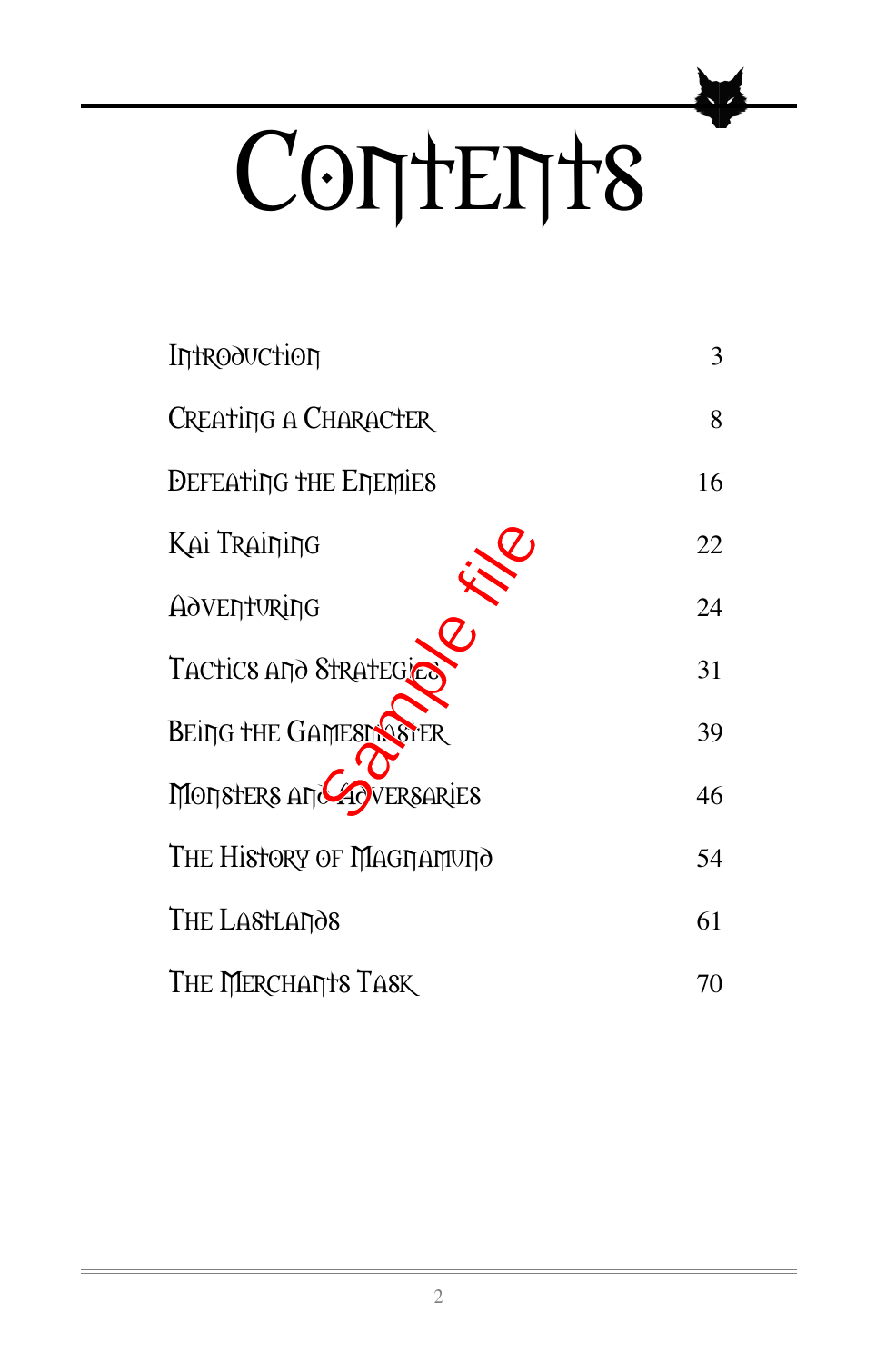## CHAPTER ONE: Introduction

Welcome to Lone Wolf, a Multiplayer Fantasy Gamebook. If you have enjoyed the previous Lone Wolf gamebooks, you will find this one to be a little different.

In the other Lone Wolf gamebooks you read through the story, making decisions as you go to guide your character through dangers and adversities. This Gamebook instead shows you how to create your own stories and play them out with your frien $\mathcal{G}$ .

You will not have a single Kai lord battling against the evil plans of the Darklords but a whole group of heroes. You will not be constrained by options offered to you on each page; instead you'll be free to take any action you wish at any time, although you will also have to live with the consequences if you should do something foolish! out with your friend.<br>
Sample Kai lord battling as<br>
proup of heres. You<br>
i on each paste; instead<br>
y time, alt:<br>
by you will hould describe thing for<br>
antasy manebook as bein

Think of a Multiplayer Fantasy Gamebook as being your chance to create and star in your own film.

Remember the Lord of the Rings? If that was a Multiplayer Fantasy Gamebook, you might well have been playing the part of one of the hobbits. For instance, if you were playing Frodo, then your friends might have been taking the parts of Sam, Merry and Pippin.

However, instead of simply reading lines from a script, you would be free to decide what Frodo does and what he says. Another player, the Games Master, acts as the narrator or director, describing what you and your friends see and hear – it is then up to you to decide what to do. You describe your actions and the Games Master will then tell you what happens as a consequence.

You may also hear this kind of game being described as roleplaying and that is literally what it is – playing the role of a character in a story.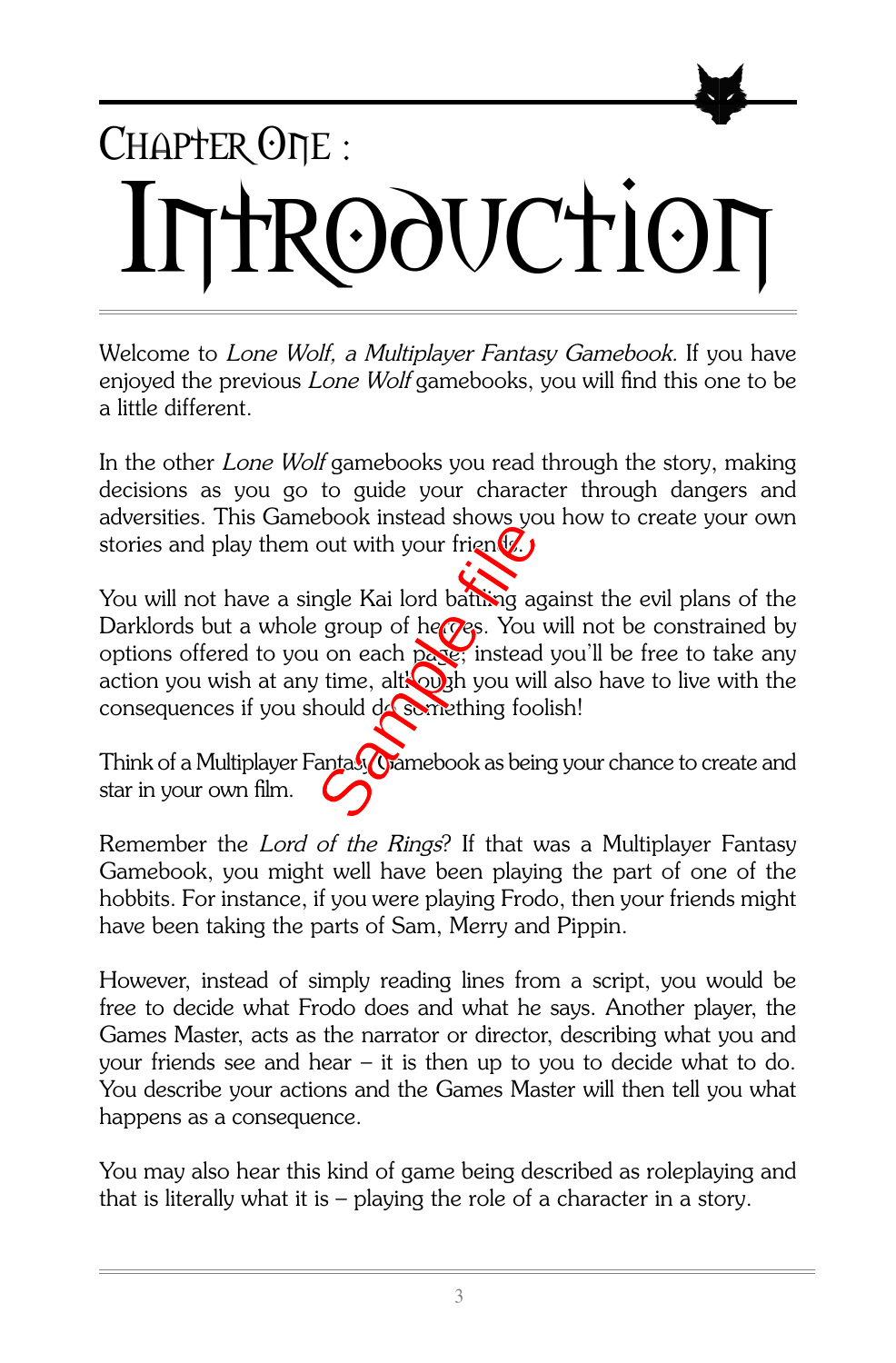#### HOW to PLAY

If you have played the other Lone Wolf gamebooks, you already know much of what you need to know. If not, then do not worry – you will find things a lot easier than they may first appear!

Start by reading Chapter Two and have a go at creating your own Kai Lord character. Once you are familiar with that, grab some friends and get them creating characters too. Ideally, you should have between four and six people playing the game.

One friend (perhaps yourself) needs to take the part of the Games Master. The Games Master does not take the part of a single character like the other players. Instead, he has a whole world to control! The Games Master (and only the Games Master – don't spoil any surprises for yourself!) should read Chapter Four and then quickly skim through the first adventure in Chapter Ten. This **hould** not take very long and there is not too much to remember. The Games Master can always refer back to this book at any time.

Once every player has a character ready and the Games Master is familiar with what he needs to run the denture, you can begin. The Games Master will tell the players where their characters are and what they can see. Once he has set the scene, the players will tell the Games Master what they want their characters to do – and so the game begins. ead Chapter Four and<br>Chapter Ten. This Community<br>to remember. The Sample filed<br>any time.<br>a character ready and the origin of the space, the players<br>therefore the space of the players<br>therefore to do – and s

#### A Game in Progress

This kind of game is a little bit like free form acting or improvisation with a few rules attached. If you have not played a Multiplayer Fantasy Gamebook or a Roleplaying Game before, you will find that it is quite unlike anything you might have tried before. For a start, there is no game board!

Featured here is a short excerpt from a game that was played. It will give you an idea of what to expect. Chris is the Games Master and Ian, Richard, Nick and Kelly are the players.

**Chris:** Having left the Kai Monastery on your mission to discover what has happened to the lost patrol, you find yourself walking through the forest. Before long, it starts to get dark as the sun sinks below the horizon. Are you guys going to keep on walking?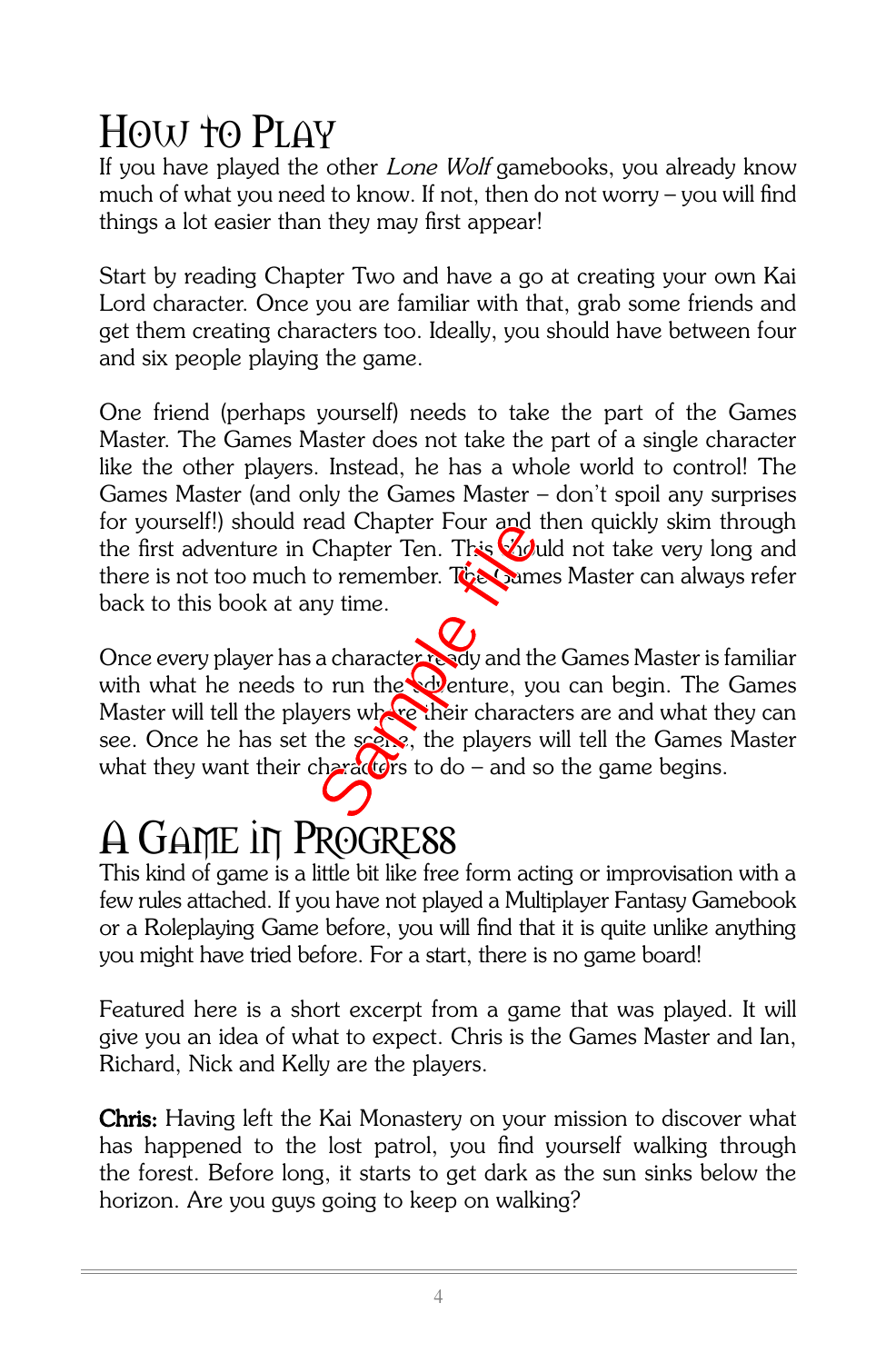Richard: I knew we should have stayed in the Monastery until morning. We'll never get through the night without something big and bad wanting to eat us for its supper.

Nick: Doomwolves, most like. A pack of those nasties is going to cause us some serious trouble.

**Ian:** Nah, we had to leave quickly. That patrol could be in real danger and in need of our help. I say we push on.

**Richard:** Perhaps we should sleep up in the trees or something?

Kelly: I would rather face Doomwolves with a sword in my hand than while trying to hide up a tree!

Nick: She's right. Come on Richard, let's keep going.

Richard: Alright, agreed, but don't say I didn't warn you.

**Chris:** Okay, you carry on walking through the night. The moon is full and its silvery light just about penetrates the canopy of the trees, but you really cannot see much ahead of you. Oh, and you had better now cross off a meal, you are all hungry.

Richard: I have the Discipline of Hunting  $\bigcirc$  on't need the meal.

Ian: Lucky ol' you. Kelly, do you still **have that lantern?** 

Kelly: Ah, yes! Good thinking. Chris, I light my lantern – we can see much further now.

**Chris:** The lantern casts really  $y$  is shadows as you move through the trees. You keep thinking you case a Doomwolf or two lurking in the surrounding woodland but when you stare at the shadows you realise that there is nothing there. A little further on and you can make out an unusual shape ahead. Getting  $\frac{1}{2}$ see you suddenly realise that it is a mound of bodies, with the Sommending flag draped over them. It seems unnaturally quiet in this part of the forest, Fry.<br>
scipline of Hunting China<br>
Illy, do you still the hinking. Chris, I light m<br>
sts really word shadow<br>
ing you called a Doo<br>
but when you stare at<br>
A little wrther on and y<br>
dose you suddenly r

Nick: Oh dear, I think we just found the patrol, guys.  $\ldots$ 

And so the game continues. No doubt our heroes will start spreading out to see if their enemies are still nearby before checking out the remains of the patrol. However, absolutely anything can happen in games like this, which is why they are such great fun to play!

#### How Do You Win?

This is actually a tricky question. If you have played the other Lone Wolf gamebooks, you will likely have completed them and thus 'won'. This doesn't always happen in a Multiplayer Fantasy Gamebook.

In this game, you will play several (perhaps a great many) adventures. After you complete each one, your character will get a little better at